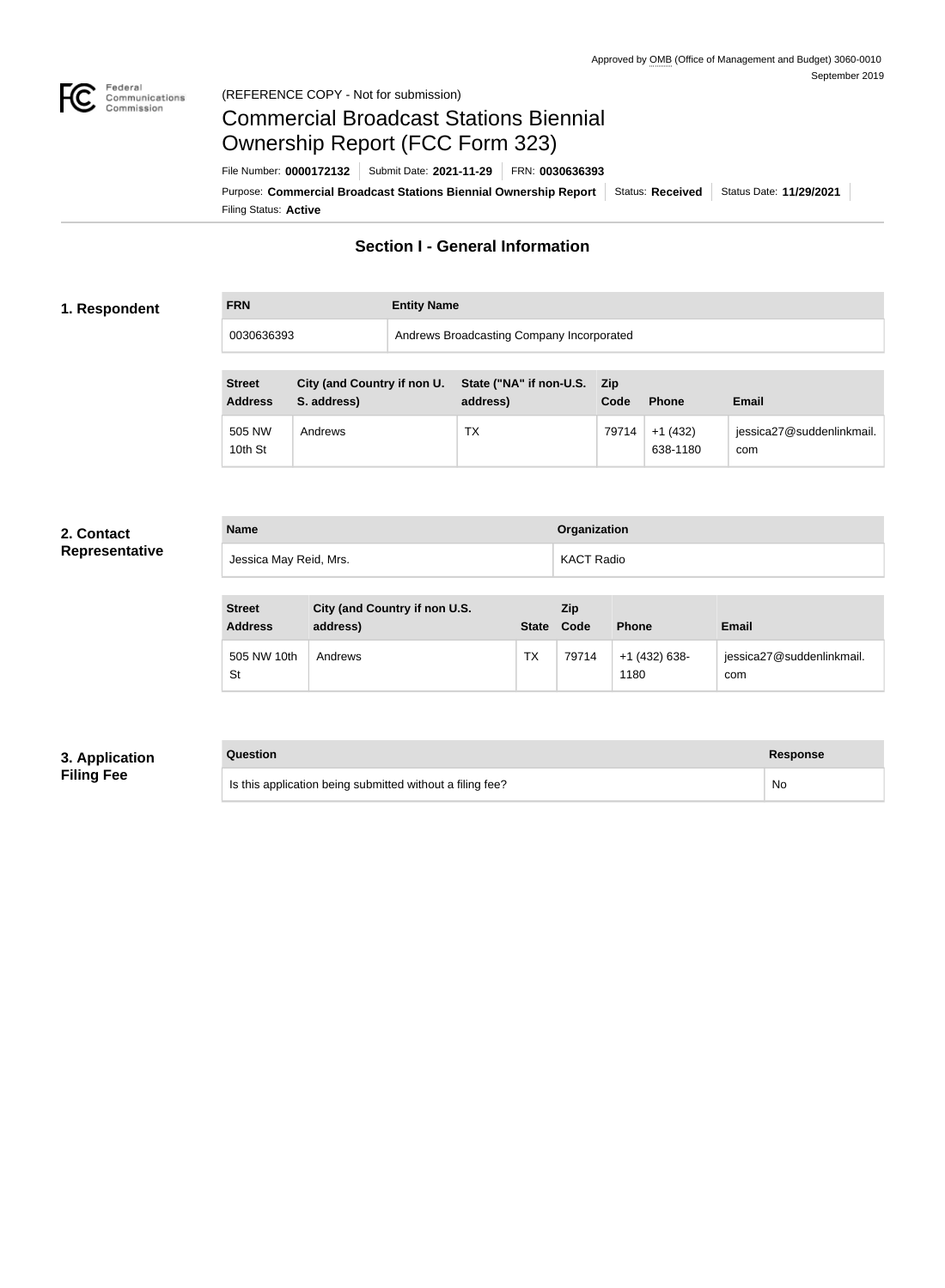| <b>Fees</b> | <b>Application Type</b> | <b>Form Number</b> | <b>Fee Code</b> | Quantity | <b>Fee Amount</b> | <b>Subtotal</b> |
|-------------|-------------------------|--------------------|-----------------|----------|-------------------|-----------------|
|             | Biennial                | Form 323           | <b>MAR</b>      | <u>_</u> | 85                | \$170.00        |
|             |                         |                    |                 |          | Total             | \$170.00        |

### **4. Nature of Respondent**

| (a) Provide the following information about the Respondent: |                        |  |  |
|-------------------------------------------------------------|------------------------|--|--|
| <b>Relationship to stations/permits</b>                     | Licensee               |  |  |
| <b>Nature of Respondent</b>                                 | For-profit corporation |  |  |

**(b) Provide the following information about this report:**

| <b>Purpose</b> | Biennial                                                                                                                                                                               |
|----------------|----------------------------------------------------------------------------------------------------------------------------------------------------------------------------------------|
| "As of" date   | 10/01/2021                                                                                                                                                                             |
|                | When filing a biennial ownership report or validating<br>and resubmitting a prior biennial ownership report, this<br>date must be Oct. 1 of the year in which this report is<br>filed. |

#### **5. Licensee(s) and Station(s)**

#### **Respondent is filing this report to cover the following Licensee(s) and station(s):**

| Licensee/Permittee Name                   | <b>FRN</b> |
|-------------------------------------------|------------|
| Andrews Broadcasting Company Incorporated | 0030636393 |

| Fac. ID No. | <b>Call Sign</b> | <b>City</b> | <b>State</b> | <b>Service</b> |
|-------------|------------------|-------------|--------------|----------------|
| 74560       | KACT-FM          | ANDREWS     | ТX           | FM             |
| 74562       | <b>KACT</b>      | ANDREWS     | ТX           | AM             |

### **Section II – Biennial Ownership Information**

| 1.47 C.F.R.            |  |  |  |  |  |
|------------------------|--|--|--|--|--|
| <b>Section 73.3613</b> |  |  |  |  |  |
| and Other              |  |  |  |  |  |
| <b>Documents</b>       |  |  |  |  |  |

Licensee Respondents that hold authorizations for one or more full power television, AM, and/or FM stations should list all contracts and other instruments set forth in 47 C.F.R. Section 73.3613(a) through (c) for the facility or facilities listed on this report. In addition, attributable Local Marketing Agreements (LMAs) and attributable Joint Sales Agreements (JSAs) must be disclosed by the licensee of the brokering station on its ownership report. If the agreement is an attributable LMA, an attributable JSA, or a network affiliation agreement, check the appropriate box. Otherwise, select "Other." Non-Licensee Respondents, as well as Licensee Respondents that only hold authorizations for Class A television and/or low power television stations, should select "Not Applicable" in response to this question.

Not Applicable.

**2. Ownership Interests**

**(a)** Ownership Interests. This Question requires Respondents to enter detailed information about ownership interests by generating a series of subforms. Answer each question on each subform. The first subform listing should be for the Respondent itself. If the Respondent is not a natural person, also list each of the officers, directors, stockholders, non-insulated partners, non-insulated members, and any other persons or entities with a direct attributable interest in the Respondent pursuant to the standards set forth in 47 C.F.R. Section 73.3555. (A "direct" interest is one that is not held through any intervening companies or entities.) List each interest holder with a direct attributable interest in the Respondent separately.

Leave the percentage of total assets (Equity Debt Plus) field blank for an interest holder unless that interest holder has an attributable interest in the Respondent solely on the basis of the Commission's Equity Debt Plus attribution standard, 47 C.F.R. Section 73.3555, Note 2(i).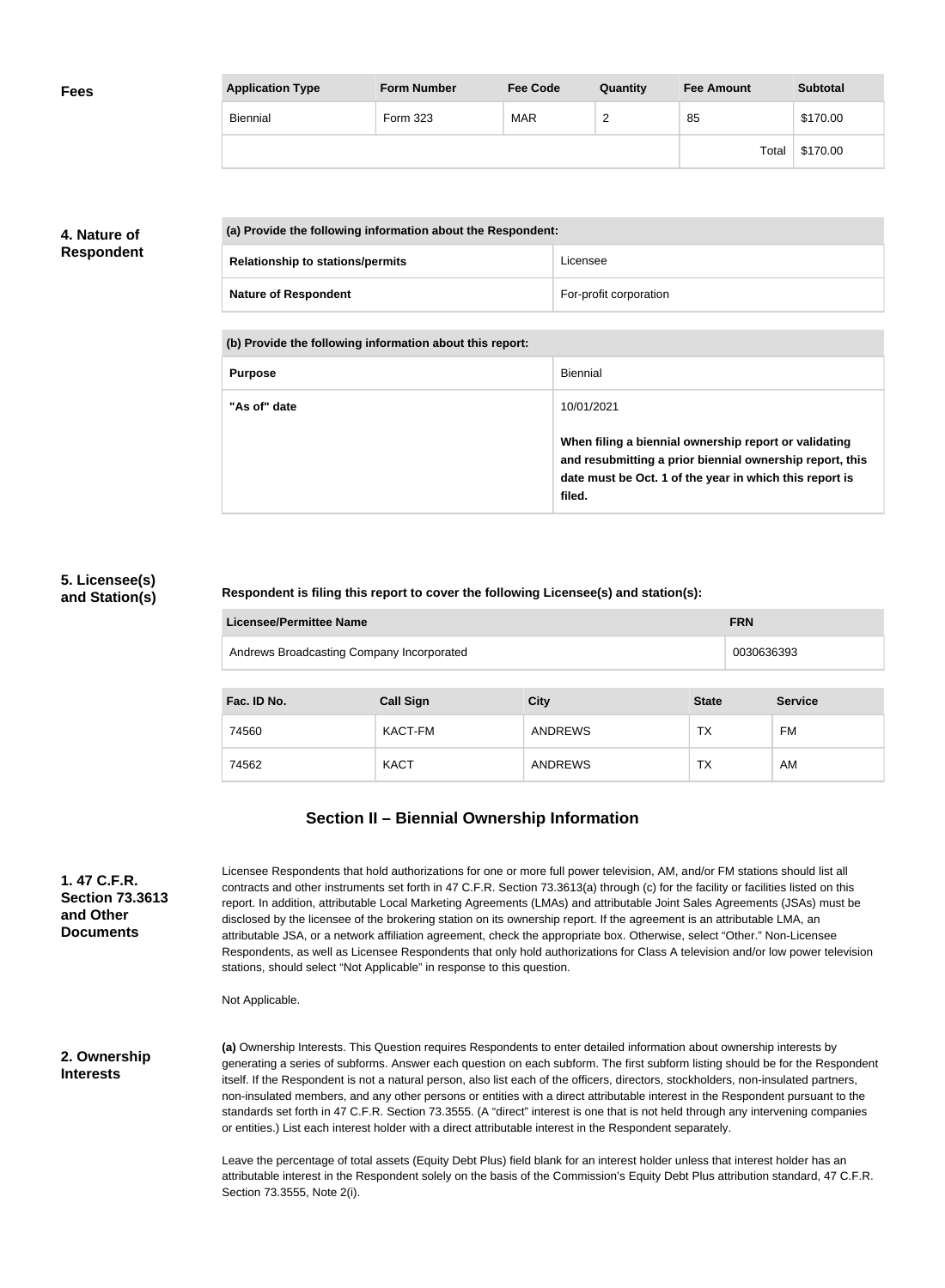In the case of vertical or indirect ownership structures, list only those interests in the Respondent that also represent an attributable interest in the Licensee(s) for which the report is being submitted.

Entities that are part of an organizational structure that includes holding companies or other forms of indirect ownership must file separate ownership reports. In such a structure do not report, or file a separate report for, any interest holder that does not have an attributable interest in the Licensee(s) for which the report is being submitted.

Please see the Instructions for further detail concerning interests that must be reported in response to this question.

The Respondent must provide an FCC Registration Number for each interest holder reported in response to this question. Please see the Instructions for detailed information and guidance concerning this requirement.

| <b>FRN</b>                                              | 0030636393                                                                           |                      |                            |  |  |
|---------------------------------------------------------|--------------------------------------------------------------------------------------|----------------------|----------------------------|--|--|
| <b>Entity Name</b>                                      | Andrews Broadcasting Company Incorporated                                            |                      |                            |  |  |
| <b>Address</b>                                          | PO Box                                                                               |                      |                            |  |  |
|                                                         | Street 1                                                                             | 505 NW 10th St       |                            |  |  |
|                                                         | <b>Street 2</b>                                                                      |                      |                            |  |  |
|                                                         | <b>City</b>                                                                          | Andrews              |                            |  |  |
|                                                         | State ("NA" if non-U.S.<br>address)                                                  | <b>TX</b>            |                            |  |  |
|                                                         | <b>Zip/Postal Code</b>                                                               | 79714                |                            |  |  |
|                                                         | Country (if non-U.S.<br>address)                                                     | <b>United States</b> |                            |  |  |
| <b>Listing Type</b>                                     | Respondent                                                                           |                      |                            |  |  |
| <b>Positional Interests</b><br>(check all that apply)   | Respondent                                                                           |                      |                            |  |  |
| <b>Tribal Nation or Tribal</b><br><b>Entity</b>         | Interest holder is not a Tribal nation or Tribal entity                              |                      |                            |  |  |
| <b>Interest Percentages</b><br>(enter percentage values | Voting                                                                               | 0.0%                 | <b>Jointly Held?</b><br>No |  |  |
| from 0.0 to 100.0)                                      | <b>Equity</b>                                                                        | 0.0%                 |                            |  |  |
|                                                         | <b>Total assets (Equity Debt</b><br>Plus)                                            | 0.0%                 |                            |  |  |
| that do not appear on this report?                      | Does interest holder have an attributable interest in one or more broadcast stations |                      | No                         |  |  |
|                                                         |                                                                                      |                      |                            |  |  |

**Ownership Information**

| (b) Respondent certifies that any interests, including equity, financial, or voting | Yes |
|-------------------------------------------------------------------------------------|-----|
| interests, not reported in this filing are non-attributable.                        |     |
| If "No," submit as an exhibit an explanation.                                       |     |

| (c) Does the Respondent or any reported interest holder<br>hold an attributable interest in any newspaper entities in<br>the same market as any station for which this report is<br>filed, as defined in 47 C.F.R. Section 73.3555? | No. |
|-------------------------------------------------------------------------------------------------------------------------------------------------------------------------------------------------------------------------------------|-----|
| If "Yes," provide information describing the interest(s), using<br>EITHER the subform OR the spreadsheet option below.<br>Respondents with a large number (50 or more) of entries to<br>submit should use the spreadsheet option.   |     |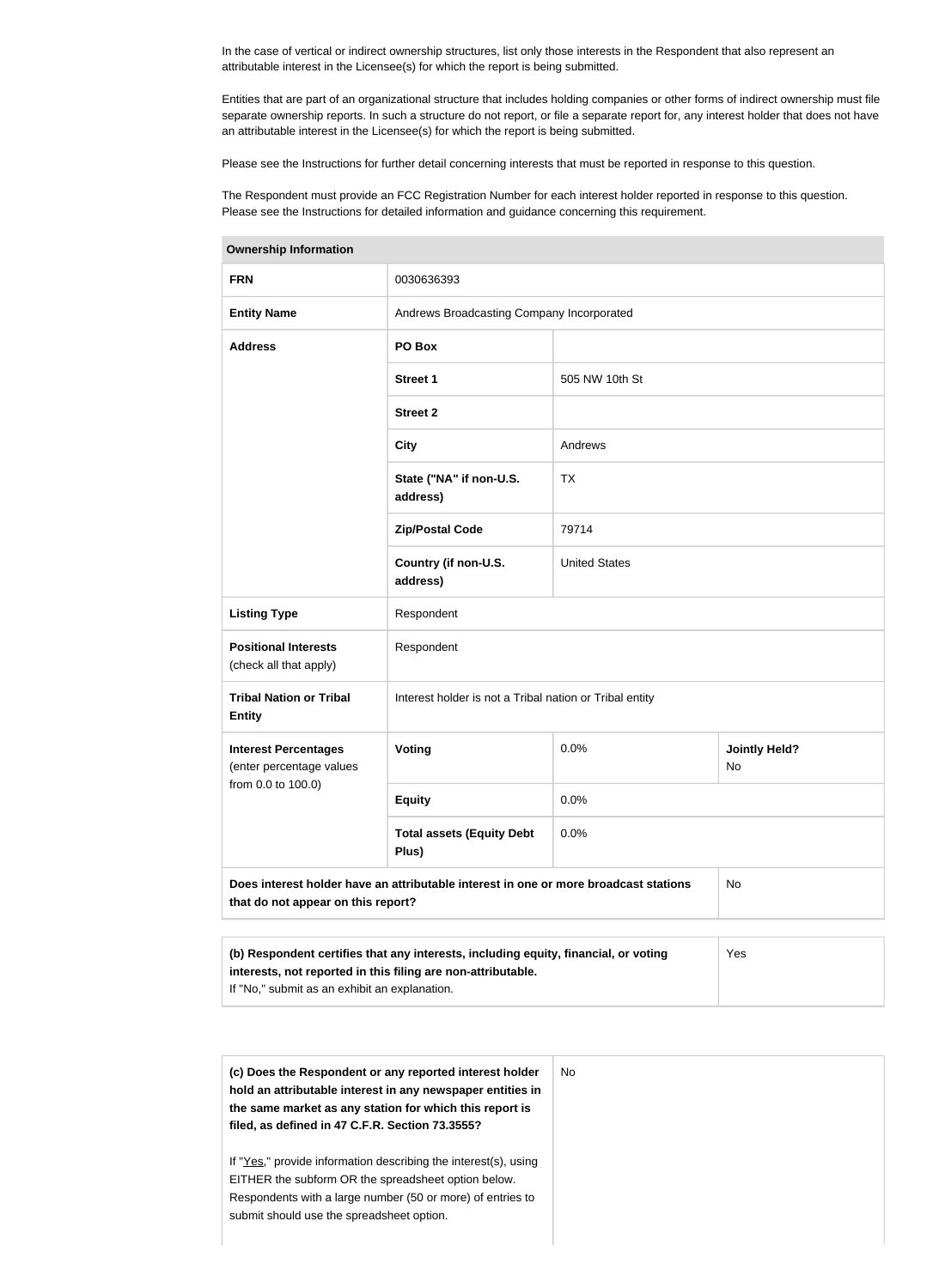| NOTE: Spreadsheets must be submitted in a special XML<br>Spreadsheet format with the appropriate structure that is<br>specified in the documentation. For instructions on how to<br>use the spreadsheet option to complete this question<br>(including templates to start with), please Click Here.                                                                                                                                                                                                                                                                                                                                              |
|--------------------------------------------------------------------------------------------------------------------------------------------------------------------------------------------------------------------------------------------------------------------------------------------------------------------------------------------------------------------------------------------------------------------------------------------------------------------------------------------------------------------------------------------------------------------------------------------------------------------------------------------------|
| If using the subform, leave the percentage of total assets<br>(Equity Debt Plus) field blank for an interest holder unless<br>that interest holder has an attributable interest in the<br>newspaper entity solely on the basis of the Commission's<br>Equity Debt Plus attribution standard, 47 C.F.R. Section<br>73.3555, Note 2(i). If using an XML Spreadsheet, enter "NA"<br>into the percentage of total assets (Equity Debt Plus) field<br>for an interest holder unless that interest holder has an<br>attributable interest in the newspaper entity solely on the<br>basis of the Commission's Equity Debt Plus attribution<br>standard. |
| The Respondent must provide an FCC Registration Number<br>for each interest holder reported in response to this<br>question. Please see the Instructions for detailed information<br>and guidance concerning this requirement.                                                                                                                                                                                                                                                                                                                                                                                                                   |

**(d) Are any of the individuals listed as an attributable interest holder in the Respondent married to each other or related to each other as parentchild or as siblings?** No

No

If "Yes," provide the following information for each such the relationship.

**(e) Is Respondent seeking an attribution exemption for any officer or director with duties wholly unrelated to the Licensee(s)?**

If "Yes," complete the information in the required fields and submit an Exhibit fully describing that individual's duties and responsibilities, and explaining why that individual should not be attributed an interest.

### **3. Organizational Chart (Licensees Only)**

Attach a flowchart or similar document showing the Licensee's vertical ownership structure including the Licensee and all entities that have attributable interests in the Licensee. Licensees with a single parent entity may provide a brief explanatory textual Exhibit in lieu of a flowchart or similar document. Licensees without parent entities should so indicate in a textual Exhibit.

**Non-Licensee Respondents should select "N/A" in response to this question.**

I own 100% of Andrews Broadcasting Company Inc., and Andrews Broadcasting Company Inc., owns 100% of KACT AM FM. These two stations, are the only two stations owned by Andrews Broadcasting Company Inc., Thank you, Jessica M Reid President Andrews Broadcasting Company Inc.,

# **Section III - Certification**

|  | <b>Certification</b> |
|--|----------------------|
|--|----------------------|

| <b>Section</b>                  | Question                                                                                                                                                                                                 | <b>Response</b> |
|---------------------------------|----------------------------------------------------------------------------------------------------------------------------------------------------------------------------------------------------------|-----------------|
| <b>Authorized Party to Sign</b> | <b>WILLFUL FALSE STATEMENTS ON</b><br>THIS FORM ARE PUNISHABLE BY<br>FINE AND/OR IMPRISONMENT (U.S.<br>CODE, TITLE 18, SECTION 1001), AND<br>/OR REVOCATION OF ANY STATION<br>LICENSE -- OR CONSTRUCTION |                 |